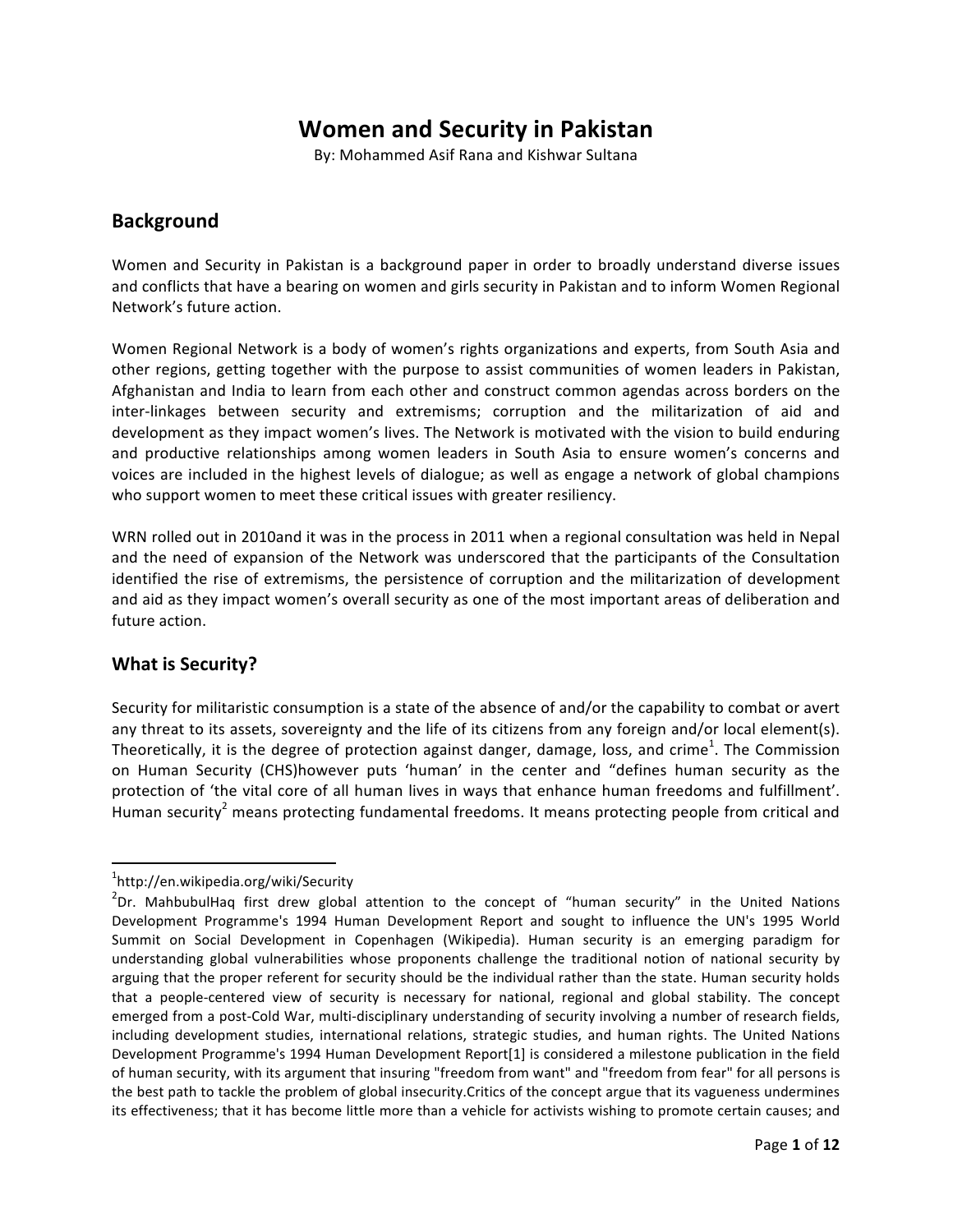pervasive threats and situations. It means using processes that build on people's strengths and aspirations. It means creating political, social, environmental, economic, military and cultural systems that, when combined, give people the building blocks for survival, livelihood and dignity. In this sense, human security is far more than the absence of violent conflict. It encompasses human rights, good governance and access to economic opportunity, education and healthcare. It is a concept that comprehensively addresses both "freedom from fear" and "freedom from want". To attain the goals of human security, the Commission proposes a framework based on the protection and empowerment of people. 

- Empowerment implies a bottom up approach. It aims at developing the capabilities of individuals and communities to make informed choices and to act on their own behalf.
- Protection refers to the norms, processes and institutions required to shield people from critical and pervasive threats. It implies a "top-down" approach. States have the primary responsibility to implement such a protective structure. However, international and regional organizations, civil society and non-governmental actors, and the private sector also play a pivotal role in shielding people from menaces<sup>3</sup>."

Women rights defenders however ascribe "integration of different conditions, values and feelings" to the term "security" and define it as the combination of:

**"Freedom from Constant Threats** - The absence of war, living without fear and [all forms of] violence,freedom of movement, stability, security, smiling children, homes, going for a walk atnight unimpeded, etc.

**Economic Security** - Employment, food, social justice, the absence of oppression, etc

**Political Security**- Democracy, freedom of thought, freedom of choice, legitimacy, the ruleof law, solidarity, the United Nations, etc.

**Environmental Security-** Eco-friendliness, environmentalism, unpolluted air and water, etc.

Health Security - Health protection, accessible medical treatment, etc."<sup>4</sup>

This security paradigm is not exhaustive in its given form however it is certainly inclusive and spans over the personal wellbeing to that of the community also and is therefore "different from the centuries-old, 'traditional' sense of security, which is rooted in the set, militaristic concepts of war and conflict, which are inextricably linked to weapons, armed forces and patriarchy. A stand-alone concept thatis somehow separate from other parts of their lives. This concept of integrated security recognizes that women's security is about everything. That justice and reparation are as important as gaining the right to communal land, asfreedom to speak, travel and to work without any obstacles, and as access to spiritualleaders. It is about not having to explain your work. Or that you are human. It is allconnected.The concept breaks down artificial boundaries between the 'public' (open, real,

<sup>&</sup>lt;u> 1989 - Andrea Santa Andrea Andrea Andrea Andrea Andrea Andrea Andrea Andrea Andrea Andrea Andrea Andrea Andr</u> that it does not help the research community understand what security means or help decision makers to formulate good policies (Wikipedia).

<sup>3&</sup>lt;br>http://ochaonline.un.org/Default.aspx?alias=ochaonline.un.org/humansecurity

 $^4$ Source: Women Human Rights Defenders' Security Strategies, Jane Barrywith VahidaNainar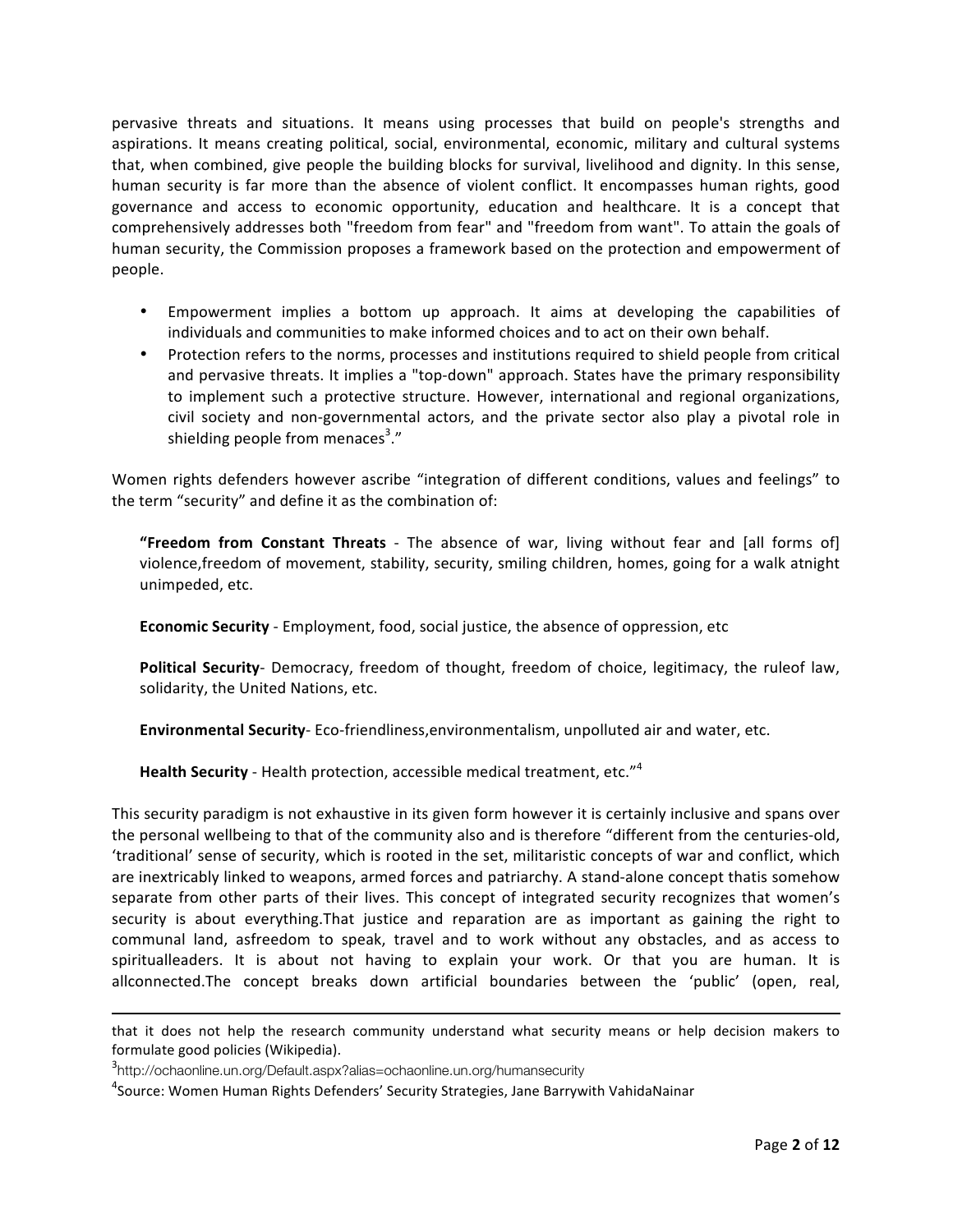important, hard, serious) and the 'private' (closed, hidden, soft, less significant) sides of security. And it links them together. Real life is not separate, so security *isnot*, either.Every aspect of the life of a woman's human rights defenders affects how she thinks about security - and whethershe thinks about it at all. Her health, happiness, well-being, stress levels. Her family. Whether she can keep her job and pay her bills. Her identity, who she loves. How shefeels about herself -her sense of worth and self-respect. Whether she feels expendable, particularly in comparison to others"<sup>5</sup>.

The Women Regional Networksets before itself the same paradigm of integrated security. This background paper tries to explain Pakistan's context versus women and girls.

#### **Situation of Security and its Impact on Women in Pakistan**

Security paradigm for women is inclusive in nature and is not restricted to a specific case. This paradigm is based on the understanding and experience of different regional, national, sub-national, ethnic and sectarian conflicts, familial, communal, social, political and economic issues that have direct and/or indirect bearing on the accumulative sense of security for women and early warning indicators that prompt women, of different classes, ages, ethnic, sectarian and professional backgrounds to take necessary action. This is why that even though the Constitution of Pakistan, Acid Throwing Bill, Harassment at Workplace Act, Pakistan Penal Code (Amendment 509 particularly), Domestic Violence Bill (ICT) and Anti-Women Practices Bill are great milestones and are very comprehensive in protecting women's interests and wellbeing, but they fail to address the question of security from women's perspective. 

Pakistan in fact presents an abysmal scenario with respect to the regional, national and ethnic and sectarian conflicts and issues. The country shares its longest border of about 2500 kilometers with Afghanistan, which has been a volatile place for over three decades now, and then there is a disputed territory of Kashmir between Pakistan and India that make security challenges for women complex, more serious and protracted in nature.

With respect to Kashmir, "there is hardly any AJK women narrative on the Kashmir conflict. Dr.ShaheenAkhtar, senior Research Fellow, at the Institute of Regional Studies (IRS), maintains that the women in Azad Jammu and Kashmir, especially ones from the dividing families; and those living along the LoC and in refugee camps are directly affected by the conflict across the Line of Control (LoC) in the Indian held Kashmir". This impact appears in terms of division of their family members, physical insecurity at times of tensions between India and Pakistan, economic insecurity when male members of the family  $-$  who are mainly the bread winners - are trapped on the other side of Kashmir, there is high ratio of unemployment amongst youth, and the sense of insecurity concerning life, health and honor of women prevailing in general conditions of refuge. Based on the refugee flows at different times in 1947, 1965-1971 and pso-1990, Dr. Shaheenhighlights that around 8 per cent of the total population in AJK is composed of refugee families and nearly half of them happen to be women<sup>6</sup>. It is also relevant to note with respect to economic insecurity that among different ironies imposed by this international dispute, Kashmiri women have to forego their right to inheritance if they marry men who are Pakistani nationals.

Pakistan-Afghanistan context with respect to security concerns for women is also not very different. The cold war, the rise of Taliban and the subsequent war on terror combine together to push Pakistan to

<sup>&</sup>lt;sup>5</sup>Source: Women Human Rights Defenders' Security Strategies, Jane Barrywith VahidaNainar

<sup>6</sup> http://www.thenews.com.pk/Todays-News-6-105383-AJK-women-narrative-missing-on-Kashmir-conflict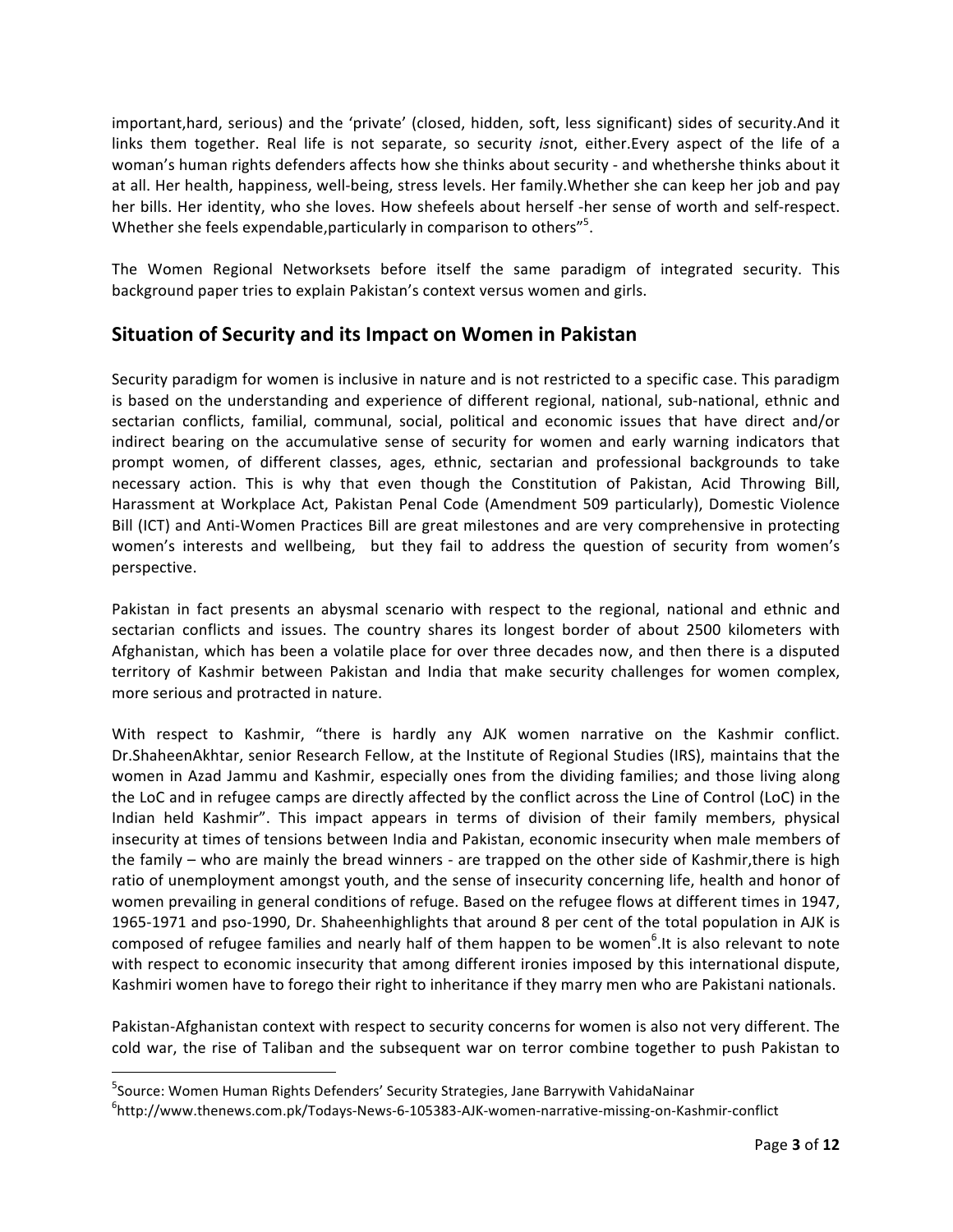host the world's largest refugee population,and an unending agony for about one million women and young refugee girls and about one million internally displaced since the war on terror. "With the political instability and upheaval that began in the late 1970s, Afghanistan descended into a pattern of conflict, instability and chaos that has continued through the present[and has a spill-over effect in Pakistan]. More than two million Afghans are estimated to have been killed, over a million disabled and state institutions all but collapsed. Rape of women and children became an all too common occurrence, as did arbitrary detentions, summary executions and torture. Though no accurate counts exist of those who have disappeared, many Afghans still do not know what has happened to missing family members<sup>7</sup>.

War in itself is a volatile phenomenon and a masculine narrative, and even if we take in purely economic terms, it eats on resources before, during and even after its eruption. In the context of Pakistan and Afghanistan, it cuts into the development spending, and pushes women out because they are already somewhere down the masculine priority. Much has been written about the wars in Afghanistan and its fallout in Pakistan and the basic narrative of the conflict, in one form or another, has been repeated in countless books, academic articles and newsreports. But the voices of ordinary Afghansand IDPs are often absent from these accounts, and yet it isthe Afghan and Pakistani womenwho are most affected by the violence.Kunar, an Afghan refugee in Pakistan, narrates his views in a study carried out in 2009 that three decades of war created a lot of problems for them. They migrated to Pakistan, their houseswere destroyed, their land and property were grabbed by warlords, the economy was badly affected, their sons and daughters were deprived of education, their women were 'insulted'...schools, hospitals, roads and factories were destroyed and fear of war caused many mentalproblems. He is one among two to three millions who have the same experiences. He is among many refugees who have never known Afghanistan to be at peace, have spent most of their lives outside of their country and have not been able to develop the skills that would enable them to integrate into life inAfghanistan. According to a recent survey of refugees living in Pakistan, 71% reported having no formal education, 89% having no skills and 71% no monthly income<sup>8</sup>. This consequently have a bearing on women. They have to put up domestic violence meted out by the male members. The male

"My cousin was abducted and raped during the Mujahideen time. It was very bad. She had to leave school. All of the girls in my village were kept home from school after that, because of fear of the Mujahideen." - Female, Herat

"Women in our district suffered the most, especially during the Mujahideen period since bothsides raped many women from the other side's ethnic group."  $-$  Male, Kunduz

"The majority of those who have suffered are women. Some are widows and sometimes they wereraped, sexually assaulted or physically attacked during the war." - Female, Daikundi

Source: The Cost of War: Afghan Experiences of *Conflict 1978 – 2009*

The UNHCR estimates that 80% of all refugee women [in the world] experience rape and sexual abuse, which are used as weapons of war. In this context, sexual assault and rape not only affect individual survivors but also the family and the community to which the survivor is related. It is designed to humiliate and destroy women targeted because of their ethnic, religious, racial, or political identity.

*http://www.startts.org.au/default.aspx?id=201*

refugee members, who are often jobless, act so to exhibit their superiority over women of their family who happen to find some work as maids/domestic servant. As refugees in Pakistan, Afghan women have in fact several challenges that stem out once they acquire the status of refugees and have to live their life in camps. It has been observed that camps are unfriendly for women, because there is:

 $^7$  The Cost of War: Afghan Experiences of Conflict 1978 – 2009  $^8$  The Cost of War: Afghan Experiences of Conflict 1978 – 2009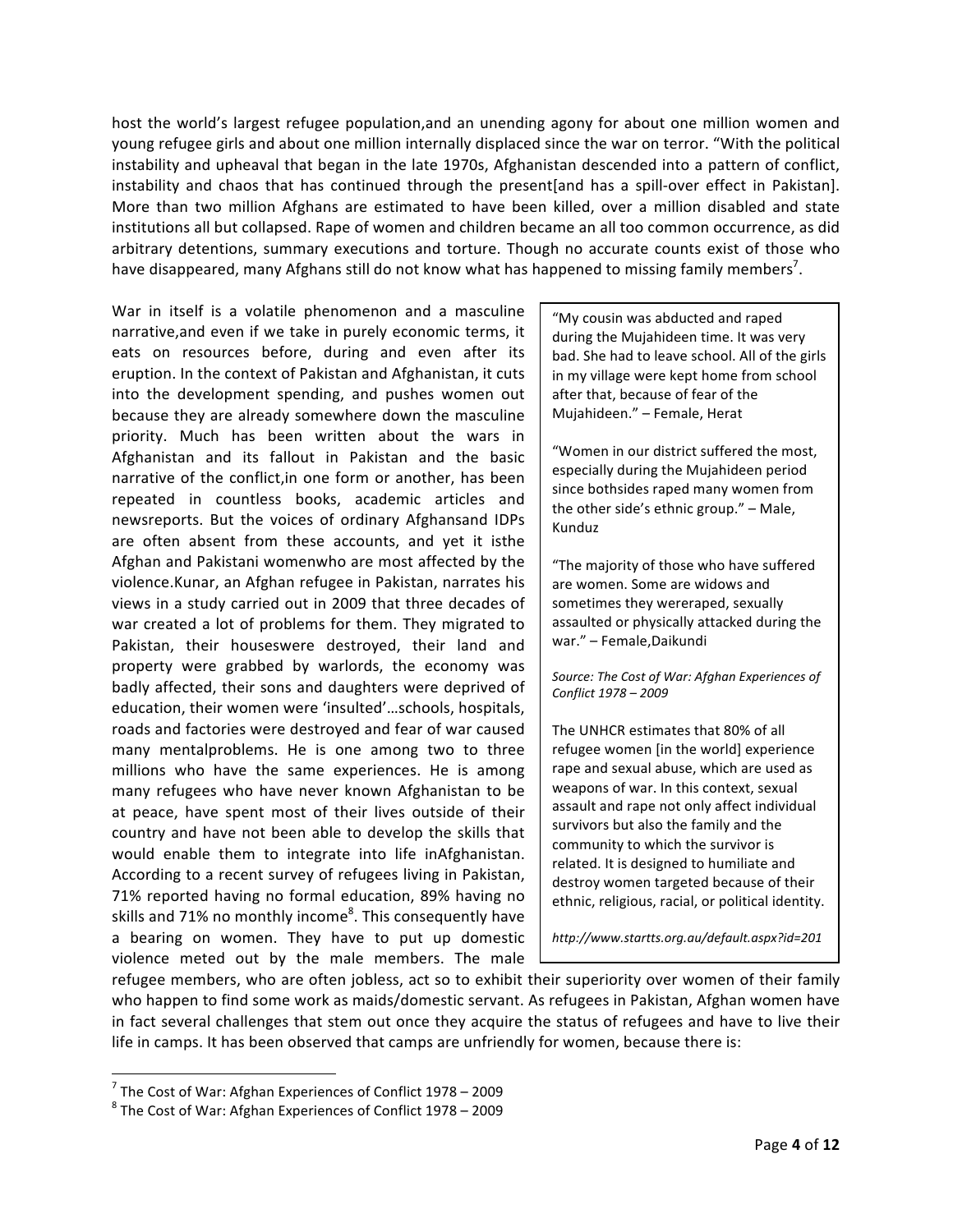- "Inadequacy of light or absence of light within camps increase women's vulnerability
- Constant fear of sexual abuse, harassment, physical and psychological violence and incidences of abduction are much more
- Absence of privacy for breastfeeding mothers, males thronging around toilets designated for females and relief provision areas, absence of women-only washrooms or construction of washrooms too far away from the camps in dark conditions. This context increases the likelihood in making women more vulnerable
- Possibility of marrying girls at the tender age or selling them off to avert the danger of 'dishonor'
- Lack of knowledge and skills among the relief and rehabilitation teams about women's protection and women specific needs
- Social problem of considering women a problem instead of efficient and equal member of the family/team/refugee in order to mitigate the odds

Women IDPs problems are not very different from Afghan women. Starting with the denial of right to education as Taliban razed down about 500 girls school in less than three years of rampagewhich made women's future bleak, their problems become more complex as IDPs. There is little planning seen even in military operations that are meant to free local population from the menace of extremists. Pregnant women for example who were uprooted by the violence in the Malakand region, northwest Pakistan, were reported to be suffering acutely in refugee camps between 2009 and 2011. Displaced women from Swat, Buner and Dir - the three affected districts -in 2009 for example, were reported to face critical health problems that military operationsshould have urgently addressed. According to the estimates of the United Nations Population Fund, some 69,000 pregnant women were displaced since the start of military operations on Apr 27, 2009 in the three adjoining districts of the province Khyber Pakhtunkhwa"9.

With respect to sub-national and ethnic and sectarian conflicts and issues in Pakistan, women from Karachi to GilgitBaltistanand from FATA to Lahore have a shared agony when it comes to the integrated concept of security. There is even a sublime acceptance of violence and insecurity as in the case of MalalaYousafzai who was shot by Taliban in the head, in Swat, for her love for education, and it was followed by a campaign of right-wingers that thought the case was only fabricated to support military operation in Waziristan. Before that we witnessed manhandling of 14 years' down-syndrome girl-child, RimshaMasih, in the heart of capital of Pakistan, who was charged under a fabricated blasphemy crime, and she and her family got almost killed by the hands of vigilantes. The family had to re-locate even though a culprit religious-zealot was found involved in messing with evidence against Rimsha so that she get a punishment for a crime she did not commit. But this is of course not the end. Shakeela, from Sindh, for example, is a witness to massacre of 16 young boys, who belonged to different ethno-political groups of her area, at Karachi. One of them was her nephew and three were his mates whom she knew given the cultural privilege that youths' friends do come to their mates' houses easily. She told that she knew them from their childhood. She shared the list and revealed that all of them were educated but remained unemployed for a long time until 2005 when the local government elections took place and these young boys fell to different political parties to secure some economic support. Later, they found jobs but also became a target of each other political rivalries. One of them was the only son of a widow who doesn't leave the grave of his son for she has almost lost her senses and every social protection that her son could get for her.

 $9$  Women Action for Peace and Non-violence, Insan Foundation Trust, 2012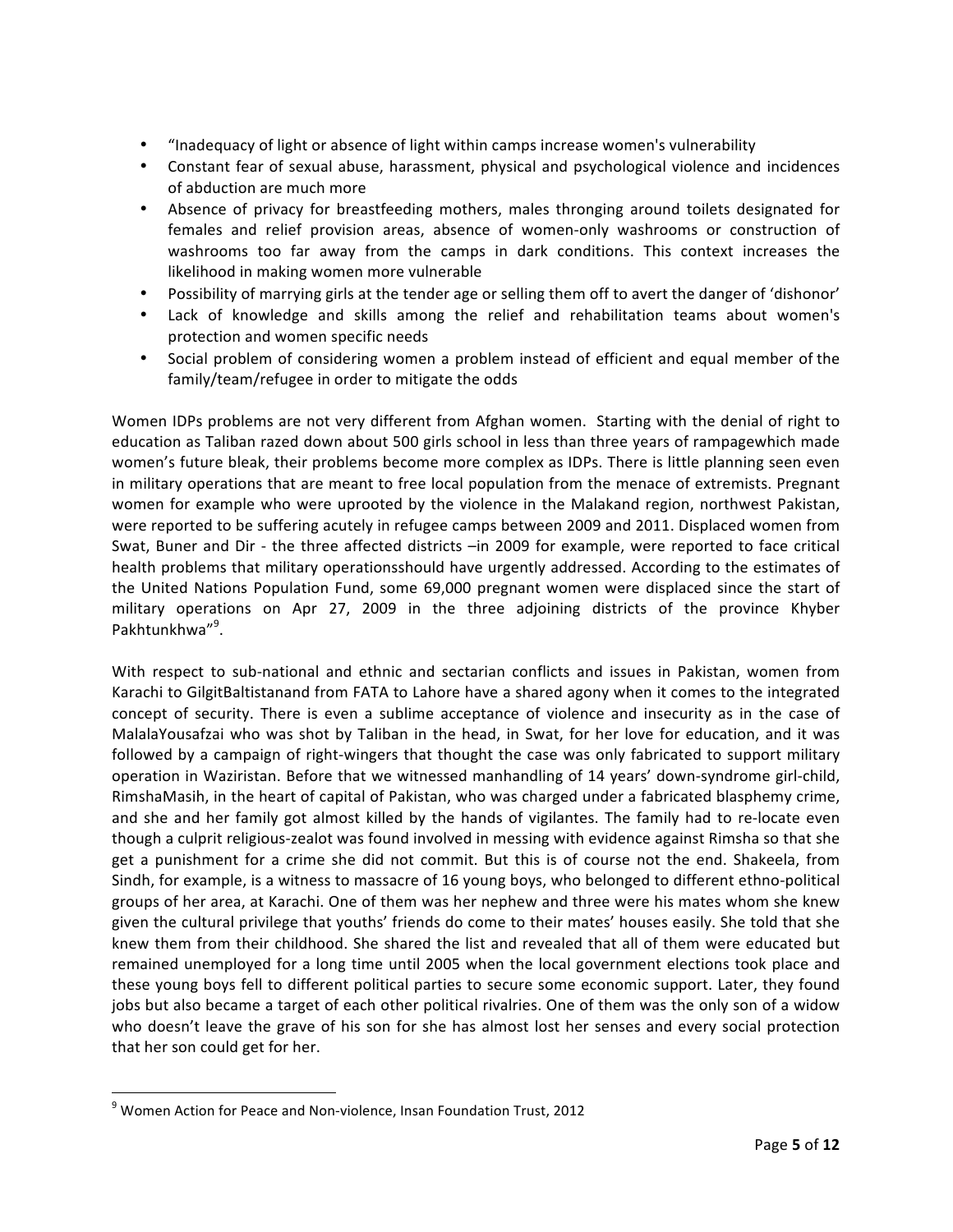A woman from Khyber Pakhtunkhwashared the agony of fear that her family is currently experiencing. "My sister and her husband are both human rights activist. They had been receiving warnings from different zealots for their services to the women in distress, especially those who were victims of violence. They kept relocating themselves but still they could not save their young son who got assassinated in front of their own doors by one of the militant factions. This is how one gets paid in our society for their services for the betterment of human kind", she gasps with anguish and pain in her heart. 

An elderly woman from Lahore, and a religious minority group, upon condition of confidentiality of her name and identity, posed a serious challenge to the assurance of the Islamic Republic of Pakistan and Islamic teachings which guarantee security of life to all citizens including religious minorities, no matter they are "muahid $10$ " or conquered. She told that her brother was shot dead in front of her eyes because he was believed to be a non-muslim. She told that she locks herself up in a bathroom whenever her husband leaves house to fetch edibles from the market or to do something else because of constant fear in the back of her head. "I look at my children as if they are tiny sparrows, who grow in my nest but will have to leave it never to return." She walks a tight rope of hope and threat whenever her children decide to visit her from abroad. She doesn't leave Pakistan for the love of this country.

A young Hazara woman from Balochistan shared her experiences and thoughts,"An incident of target killing has claimed my younger brother's life while its shock took my father away from us within four months. When my father died, I was in a state of shock and anger that why he forgot his seven daughters before dying. This is a horrible reality whichHazara people dwelling in stupendous mountains of Balochistan and surrounding areas are facing. Being inflicted with fear and disappointment, she shares her feelings in these words, "What is the status of those families whose male members have lost their lives in such havoc incidents is well known to me. Each of these families has four or eight daughters and many of them have lost their brothers without any of their fault. Today we are so much depressed and helpless and we have to come out of our homes to earn our livings. What problems we are facing in search of employment or jobs is only known to us. We remain fearful and come out of homes while putting our prestige, integrity and life into danger. We even don't know from which corner of a street sniper may hit us or drag our shawls. We have doubts and fears that we might not be able return and see our near and dear ones. Our mothers pray for our safe return."

"Hazara community is dwelling in two areas of Quetta. Some at Alamdar Road and some at Bruri and there is much distance in between these two localities. We don't have transport facility from the government rather we have made some arrangements for this on self help basis. We are peaceful citizens and pay more taxes than other locals, believing to play our role for the national development instead of mere lip servicing, but even then since the last many years our community is being unduly punished. It seems that some vigilantes of divinity are deciding about our life and death. Our places of worship are being attacked and youth being targeted. They are kept away from jobs. Few days back,a group of vegetable venders of our community, while they were on a way to vegetable market at Saryab Road and HazaraKunji, were killed. Assailants selectively asked them to step down from the transport and killed them instantly. Similarly, multiple attacks have been made at a van driver we hired for ferrying us from Alamdar Road to Bruri. So, those among the killed ones are our fathers, brothers, elders, mothers, sisters and sons. Our homes are getting deserted and graveyards turning into dwellings. For the whole day we keep looking at doors waiting that our fathers or brothers will return and knock at

 $10$ Muahid is a person or group of persons who accept to live in the Islamic society after it is conquered by the Muslims and the Islamic State is then responsible for their wellbeing and protection.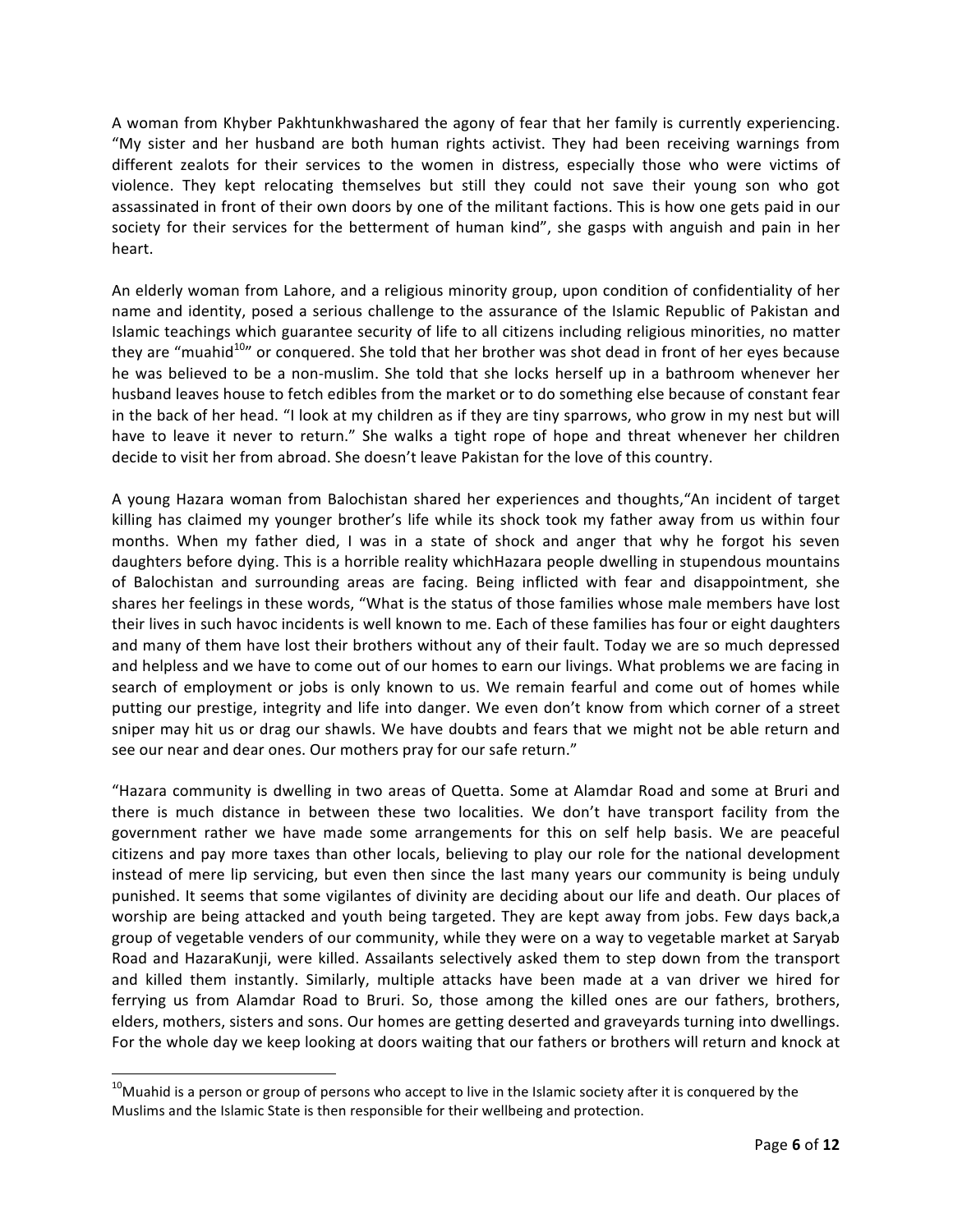door, but in return we either receive their dead bodies or information that some unidentified corpses are lying at Saryab Road, HazaraKunji, BMC Hospital or civil hospital. Have their killers ever thought that with which pain the bereaved families are inflicted with or who will be bringing milk for innocent babies? How stoves of these families will be lit and who will be looking after them? It is in fact a Day of Judgment for an eight or a 10 member family whose sole bread earner is viciously killed. Our grief hit hearts appeal for the lives of our dearer but who listens to it?" She questions, "why feuds, conflicts and wars end at the cost of women' helplessness?" Dying souls depart anyway but women left behind have to pay the price for everything.

Her family resides in an area surrounded by mountains from three sides at the other side of which are *Pushtun* dwellings. She informed that a few years back all of them (Pushtun, Baloch, Hazara and other tribes) used to live peacefully and share joy and grief. Children of all those communities used to play together. This togetherness had given them a comfort that whenever any mishap takes place, they would run to take refuge on the other side of the mountain. But now the situation is in the opposite direction and Hazara Community feels that someone from behind those mountains may intentionally attack them.

With perforation of fear in her eyes, she says, "The way our male family members are being killed in front of our eyes, it appears that the day is not far away when attackers will be hurling into our homes to shoot us too. Sometimes we think we must kill ourselves instead of living under this constant fear. My mother says that hunger is so cruel that one has no option but to expose his/her daughters to the dangers of the outside world. Although, in our community much attention is paid to girls' education but traditionally males are family caretakers. Daughters and sisters are not usually allowed to work outside especially among non-family member males. So, one can well understand that what it means for such families when their male members are killed." She continues, "Hatred and blind revenge against Hazara community has reached to such level that even our children are not safe. In schools, we are blamed to be traitors and not citizens of Pakistan. We are falsely blamed for smuggling weapons into Pakistan from Iran and Afghanistan. All picnic spots for our children are closed and since the last eight years we have not been on a picnic. Hunna, Arak, Uskari Park, HazaraKunji and PirGhaib are some small picnic spots but even at those places we cannot enter without proving our identity or showing identity card. It is difficult for us to get jobs. Balochs or Pukhtuns get them." She became silent. She knows hatred cannot be answered with hatred.

Kashmala from AJK said that while travelling from her home to Islamabad, the capital territory, she had a strong sense of deprivation, that people and women from far flung areas do not have opportunities. She also read a poem 'mujhkodekhoizat say, auratnahininsanhoon main".

Balochistan, for some years, has been a theatre of insecurity both for women and men alike. Stories of missing persons, target killings and the socio economic and psychological impact on the lives of their families, especially women, are now an open secret. Here we discuss a case of a woman to understand what it means to be a woman in a conflict ridden society.

Twenty six year old Nazia Khan[not being introduced with real name for security reasons] comes from Hazara community of Balochistan. Hazara, being third largest community in Afghanistan, makes about 18 percent of Afghan population. According to an estimate about 0.5 million Hazara people live each in the provincial capital of Balochistan (Quetta) and Iran. Ancestors of Hazara people, several years before, get themselves settled in the said province and now are Pakistani nationals. A large number of Hazara people also entered into Pakistan as refugees while their own country (Afghanistan) was at War.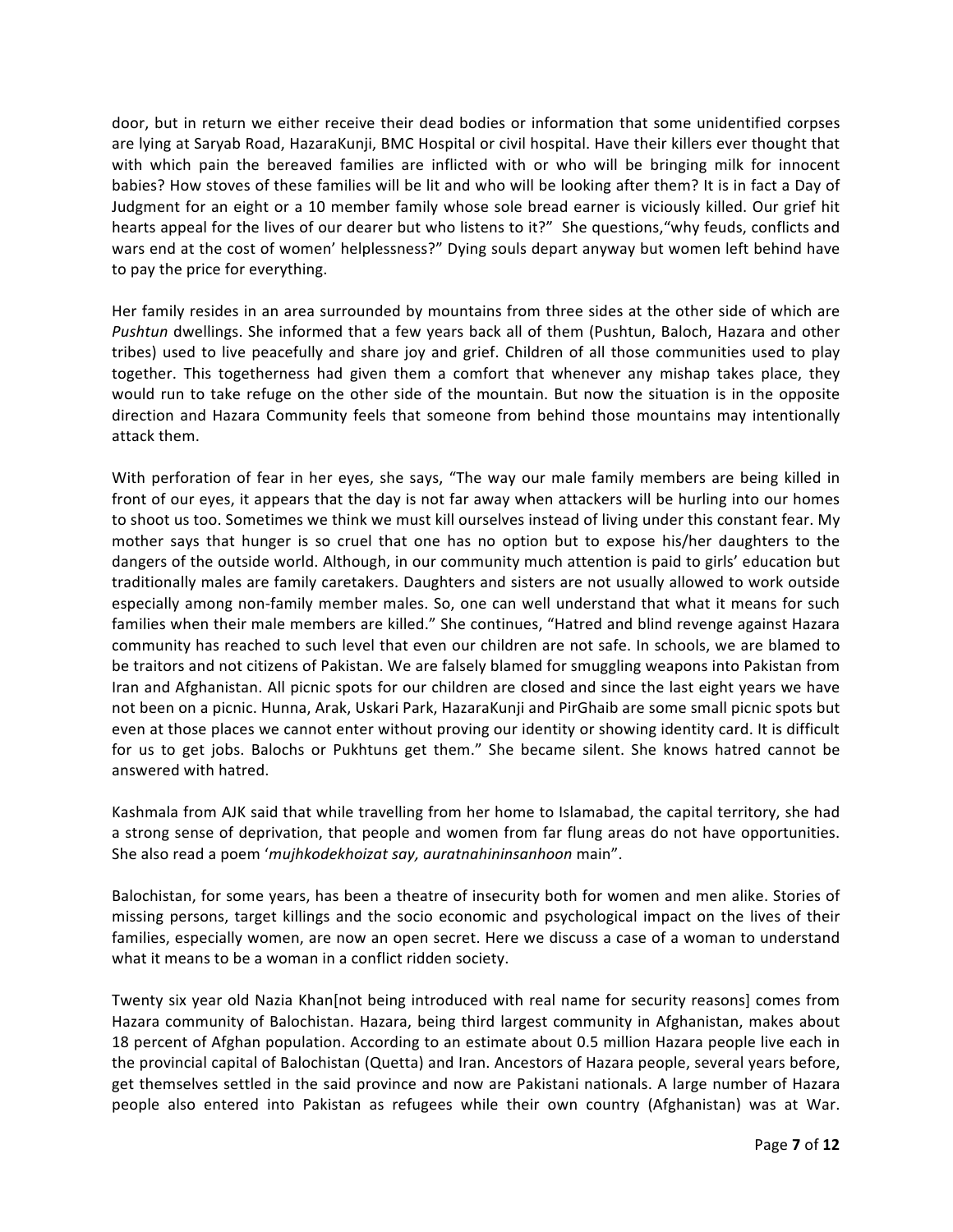Hazarasaremostly *shiats* or followers of *FiqahJafaria* and being members of a sectarian minority in Pakistan are an easy prey of target killings and are subjected to sectarian violence. Nazia presents before us combination of different 'insecurities' that many women in Pakistan face. She is a woman in the first place and then an ethnic minority and a sectarian minority too. Her younger brother became prey of the target killing and she herself feels she might become "missing" one day. The latter two factors add into the overall sense of insecurity that she is up against every moment. She came in contact with Insan Foundation Trust – a WRN member – in a workshop in 2011 and narrated her ordeal.

One of Nazia'sbrothers is serving in the armed forces and visits home rarely. When hecame last time, he trained Nazia and her sisters how to use a 9mm caliber pistol. He advised them to sleep in corridor and fire over seeing even a shadow. He also suggested them to shoot themselves in case they fail to stop suspects from entering into their home. Her brother says he can hear the news of his sisters' death instead of hearing that they were 'missing.'This is a

"A father of five daughters was a vegetable vendor in our area. My mother used to buy vegetables from this vender and he used to ask her for pray that he could lessen his burden by arranging marriages for his daughters. Just few months ago that vendor has been killed. Yesterday, I saw his younger daughter standing at a railway crossing. That poor little girl is now a 'maid'. The so-called custodians of Islam have provided this future to that poor little soul!!!"

Nazia, from Hazara Ethnic Minority population in Balochistan

horrible reality whichHazara people dwelling in stupendous mountains of Balochistan and surrounding areas are facing. Being inflicted with fear and disappointment, Nazia shares her feelings in these words, "What is the status of those families whose male members have lost their lives in such havoc incidents is well known to me. Each of these families has four or eight daughters and many of them have lost their brothers without any of their fault. Today we are so much depressed and helpless and we have to come out of our homes to earn our livings. What problems we are facing in search of employment or jobs is only known to us. We remain fearful and come out of homes while putting our prestige, integrity and life into danger. We even don't know from which corner of a street sniper may hit us or drag our shawls. We have doubts and fears that we might not be able return and see our near and dear ones. Our mothers pray for our safe return."

Nazia explains that they are peaceful citizens and pay more taxes than other locals, believing to play our role for the national development instead of mere lip servicing, but even then since the last many years her community as she said was being unduly punished. She said it seems that some vigilantes of divinity were deciding about their life and death. Their places of worship were being attacked and youth being targeted. They are being kept away from jobs. She told that a few days before, a group of vegetable venders of our community, while they were on a way to vegetable market at Saryab Road and HazaraKunji, were killed. Assailants selectively asked them to step down from the bus and killed them instantly. Similarly, multiple attacks were made at a van driver that was hired for ferrying them from Alamdar Road to Bruri. So, those among the killed ones are their fathers, brothers, elders, mothers, sisters and sons. Nazia questions,"Why feuds, conflicts and wars end at the cost of women' helplessness?" Dying souls depart anyway but women left behind have to pay the price for everything. Nazia'sfamily resides in an area surrounded by mountains from three sides at the other side of which are *Pushtun* dwellings. Nazia informed that a few years back all of them (Pushtun, Baloch, Hazara and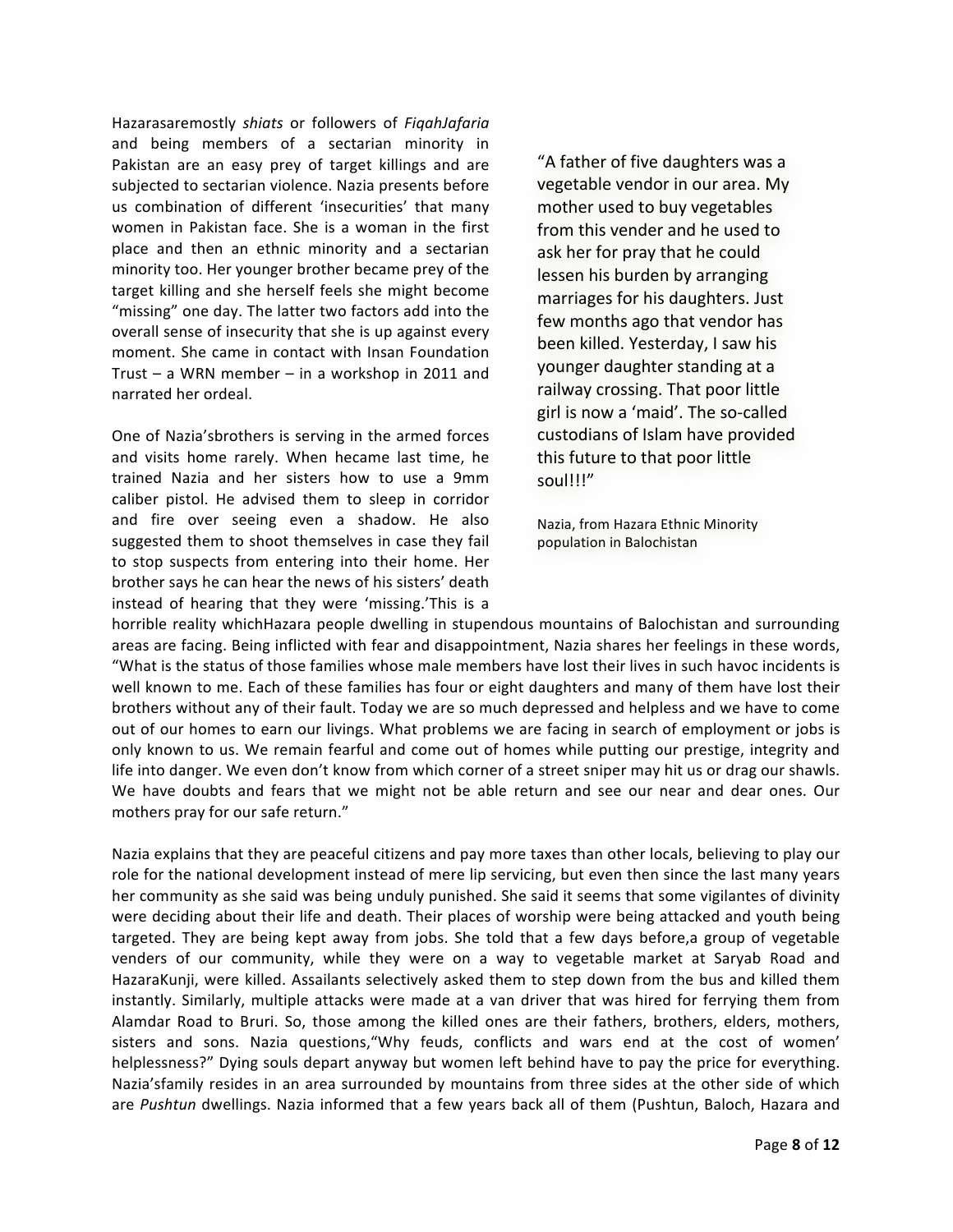other tribes) used to live peacefully and shared joy and grief. Children of all those communities used to play together. This togetherness had given them a comfort that whenever any mishap takes place, they would run to take refuge on the other side of the mountain. But now the situation is in the opposite direction and Hazara Community feels that someone from behind those mountains may intentionally attack them.

With perforation of fear in her eyes, Nazia says, "The way our male family members are being killed in front of our eyes, it appears that the day is not far away when attackers will be hurling into our homes to shoot us too. Sometimes we think we must kill ourselves instead of living under this constant fear. My mother says that hunger is so cruel that one has no option but to expose his/her daughters to the dangers of the outside world. Although, in our community much attention is paid to girls' education but traditionally males are family caretakers. Daughters and sisters are not usually allowed to work outside especially among non-family member males. So, one can well understand that what it means for such families when their male members are killed." She continues, "Hatred and blind revenge against Hazara community has reached to such level that even our children are not safe. In schools, we are blamed to be traitors and not citizens of Pakistan. We are falsely blamed for smuggling weapons into Pakistan from Iran and Afghanistan. All picnic spots for our children are closed and since the last eight years we have not been on a picnic. Hunna, Arak, Uskari Park, HazaraKunji and PirGhaib are some small picnic spots but even at those places we cannot enter without proving our identity or showing identity card. It is difficult for us to get jobs."

Nazia's account unfolds before us a range of issues that may be different from the ones that women in Karachi or GilgitBaltistan(Shiites are also target in GilgitBaltistan) face in the daily mayhem but the ordeal of insecurity in itself is not very different.

Pakistan is a society where security for women and young girls is masculine dictate. This concretely means that for a woman or young girl to be alone, or living alone as a single or widow, is a constant threat. There are many examples that mothers forgive their sons or husbands despite the fact they are killers of their own sisters/daughters [honor killing]. Mothers would do it, not because they love their sons/husbands more at that time but because they cannot afford to live without 'protection' of male, for that situation would invite many insecurities in their subsequent life. They feel they would be harassed in the first place. They know their parents will not accept them back in their homes, because they cannot afford to digest taunts of the rest of the family [that their daughter knowing all what might fall onto her, sacrificed her son/husband, and therefore she does not possess dignity]. They know they cannot survive economically. They know their daughters will also become easy prey of molesters. They know there is more likelihood of their being a soft target for dacoits [and thieves], who might

#### **Afghanistan, Congo and Pakistanare the** world's most dangerous countries for **women.**

This situation is attributedto a barrage of threats ranging from violence and rape to dismal healthcare and "honor killings. India and Somalia ranked fourth and fifth, respectively. TrustLaw asked 213 gender experts from five continents to rank countries by overall perceptions of danger as well as by six risks: health threats, sexual violence, non-sexual violence, cultural or religious factors, lack of access to resources and trafficking. The polled cited cultural, tribal and religious practices harmful to women, including acid attacks, child and forced marriage and punishment or retribution by stoning or other physical abuse.\* More than 1,000 women and girls are victims of "honor killings" every year, according to Pakistan's Human Rights Commission.\* 90 pct of women in Pakistan face domestic violence

Source: Global Perceptions Survey, TrustLaw (www.trust.org/trustlaw)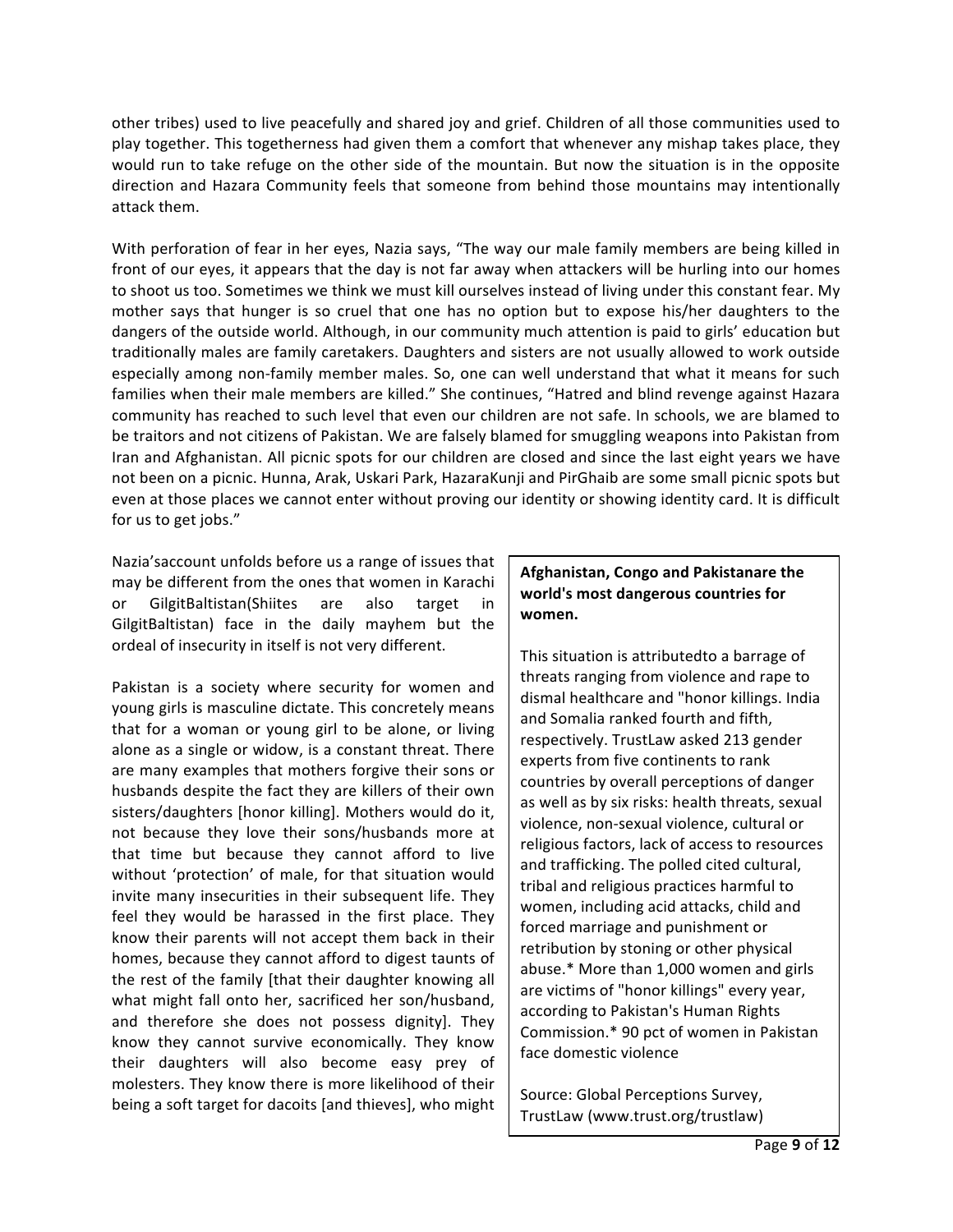also sexually abuse them. Therefore, they don't have any option but to compromise.

In this understanding of the term "security", one is able to feel how insecure a rural woman might feel who is less advantaged because she is often illiterate and her security often depends on what local panchayat decides. She is afraid of becoming another Mukhtaraan Mai. And if she belongs to a religious minority community, insecurity adds up. This is further triggered if she happens to be from an ethnic minority from within a religious minority group and is also HIV positive. A Pakistani semi urban city Gojra witnessed carnage on August 01, 2009 when announcements through mosques in the town urged the Muslims to gather and 'make mincemeat of Christians'  $-$  according to the Human Rights Commission of Pakistan report. Witnesses told that on Aug 1, around 1,000 people gathered in the town and marched towards Christian Colony. A police party present in the neighborhood did not try to stop the mob which included a number of masked men, the report said. Witnesses told the attackers went about destroying Christians' houses in a very professional manner and seemed to be trained for carrying out such activities<sup>11</sup>.During the incident, body of a three year old Christian girl was found in the nearby fields. She was killed after being brutally raped. The attackers also made fun of a Christian woman who was having a bath during the attack. They pulled the woman out of bathroom and made her run and beg before them for her life and she was literally naked<sup>12</sup>. This incident takes place in Punjab. Sindh also presents a sad picture for women of religious minorities with regards to issues concerning their security. While the world was celebrating International Women's Day under the theme, 'Connecting girls, inspiring futures', women of religious minorities in Pakistan, especially Hindu girls in Sindh, felt humiliated in 2012. Four Hindu girls (LataKumari from Karachi, RinkalKumari from MirpurMathelo, AamnaKohli from TandoBago, the constituency of NA speaker DrFehmidaMirza, and AashaKumari from Jacobabad) were kidnapped and converted to Islam allegedly at gunpoint. The report highlighted that more than 700 families reportedly migrated to India and Southeast Asian countries in a few months $^{13}$ .

However this does not mean that urban women are secure. For them challenges are different. We have many examples from Karachi. Karachi is a hub of Pakistan's economic activity and therefore a target of many ethnic, sectarian groups and political groups to mark their respective share in power. The factfinding team of Human Rights Commission of Pakistan maintained in its reportin 2008that all of the main political parties in the city bear responsibility for the people being massacred in Karachi. Even the political parties that have not assigned armed wings to pull the trigger have a lot to answer for. The report said that in the form of ruling political parties' patronage for criminals, state power and militant powers have come together and the citizens are viewed increasingly through their identity with an ethnic / linguistic / political group. The political parties focus on and watch out for their own financial and political interests rather than the interest of the people at large. State intervention in Karachi's politics has been unlike that in any other big city in Pakistan. Since 2002, political power and state machinery have been used to grab land. While gangs of land-grabbers and mafias have tried to exploit the breakdown of law and order, they do not appear to be the main directors of the horrible game of death and destruction; that distinction belongs to more powerful political groups and it is they who hold the key to peace $^{14}$ .

<sup>&</sup>lt;sup>11</sup>http://www.pkhope.com/when-gojra-became-godhra/<br><sup>12</sup>http://friendsoftheoppressed.org/?p=152<br><sup>13</sup>http://dawn.com/2012/03/09/plight-of-hindu-girls-in-sindh/

<sup>&</sup>lt;sup>14</sup>http://www.balawaristan.net/Latest-news/karachi-unholy-alliances-for-mayhem-report-of-an-hrcp-fact-findingmission html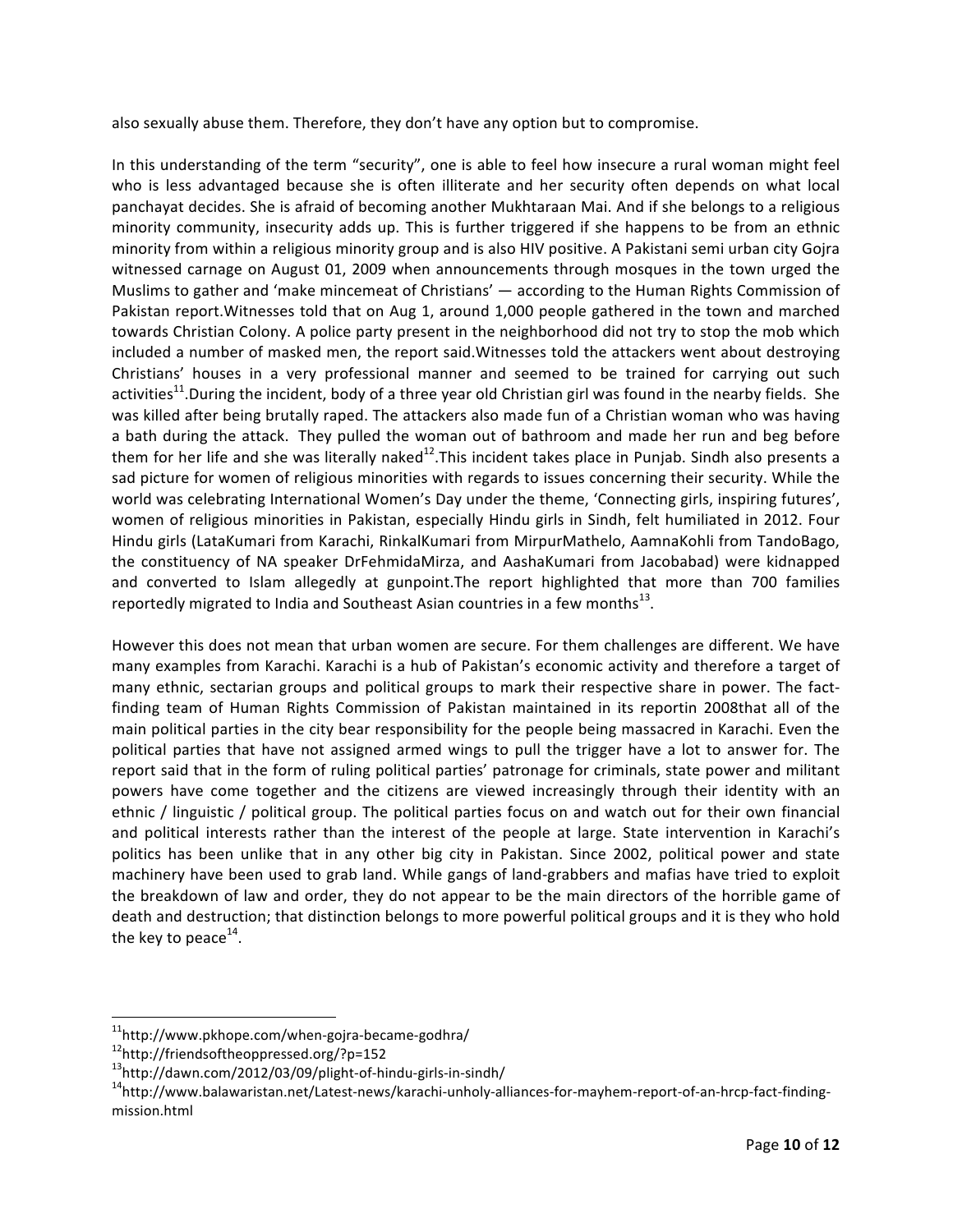Males become target of this particular situation that exists in Karachi. It is heavily weaponized city and contributes its part in destruction caused by the nearly 900 million small arms in the world today, of which more than 75% are in the hands of private individuals - most of them men - and stored in homes. A gun in the home is much more likely to be used to intimidate or physically injure family members than be used against an outside intruder. Perhaps most shockingly, the greatest risk of gun violence to women around the world is not on the streets, or the battlefield, but in their own homes<sup>15</sup>. The estimated total number of guns held by civilians in Pakistan is 18,000,000. The rate of private gun ownership in Pakistan is 11.6 per 100 people. The number of licensed gun owners in Pakistan is reported to be 7,000,000. Possession of weapons is permitted under license. Applicants for a fun owner's license in Pakistan are not required to prove genuine reasons to possess a firearm<sup>16</sup>. But besides these bigger glaring realities that come to fore, it is very relevant to note that different health complications are now on the rise among women in Karachi. According to a study carried out in the city, 40 percent pregnant Karachiites suffer stress and depression<sup>17</sup>. So, theiragony eats into their own mental and physical wellbeing and consequently the entire fabric of the family gets disturbed.

## **Conclusion**

The discussion in this background paper covers less than tip of an ice-berg. It is an established fact in view of various reports of civil society organizations and research institutes, reports and journals of feminists groups, media reports, groups' feedback and notes of day to day observations that 'security' for women is inclusive. It appears to defy the principle of 'the art of defining something' because it is about their inner feeling of dignity, self respect, protection, sacrifice, aspirations, vision and hopes , it is about their immediate surroundings, of their homes, schools, colleges, streets markets, place of employment, it is about theirfamilies and even extended families, it is about their neighbourhood and communities and it is also of strategic nature that is not directly in sight even when they are young girls and venture to look into a distant future. In fact, a very detailed research work is needed on how Pakistani women define security amidst the host of conflicts and issues existing at the regional, national, sub-national, ethnic and sectarian, familial, communal, social, political and economic levels.

To scale it on a pertinent ground, it is advisable to start by putting women in the center of the framework of Pakistan Penal Code (PPC), Constitution of Pakistan, CEDAW, international laws on refugees, and SAARC Social Charter to which Pakistan is a party and which provide for the wellbeing of women in general sense. It is also important that women's insecurity is interpreted with respect to Personal Security, Economic Security, Food Security, Health Security, Environmental Security, and Community Security, and others, both at times of peace and war.The United Nations Security Council Resolution 1325may also be a very relevant document to guide any possible advocacy on national and regional policy and programs framework formulation.

Pakistan's official position with respect to UNSCR 1325 is not very encouraging though. The state believes that if Pakistan signs the UNSCR 1325, it is tantamount to acceptingthe fact that Pakistan is at war and then NATO forces have the legitimacy to land in here and take control. So, in different moots at Islamabad, the officials covertly or overtly maintained that only Article 6 of the UNSCR 1325 is relevant to Pakistan which asks to sensitize peace keeping forces in gender related issues. However, in so

<sup>&</sup>lt;sup>15</sup> IANSA Women's Network

<sup>&</sup>lt;sup>16</sup>http://www.gunpolicy.org/firearms/region/pakistan, http://www.gunpolicy.org/firearms/region/pakistan<br><sup>17</sup>http://www.pakistantoday.com.pk/2012/01/30/city/karachi/40-percent-pregnant-karachiites-suffer-stress-anddepression/